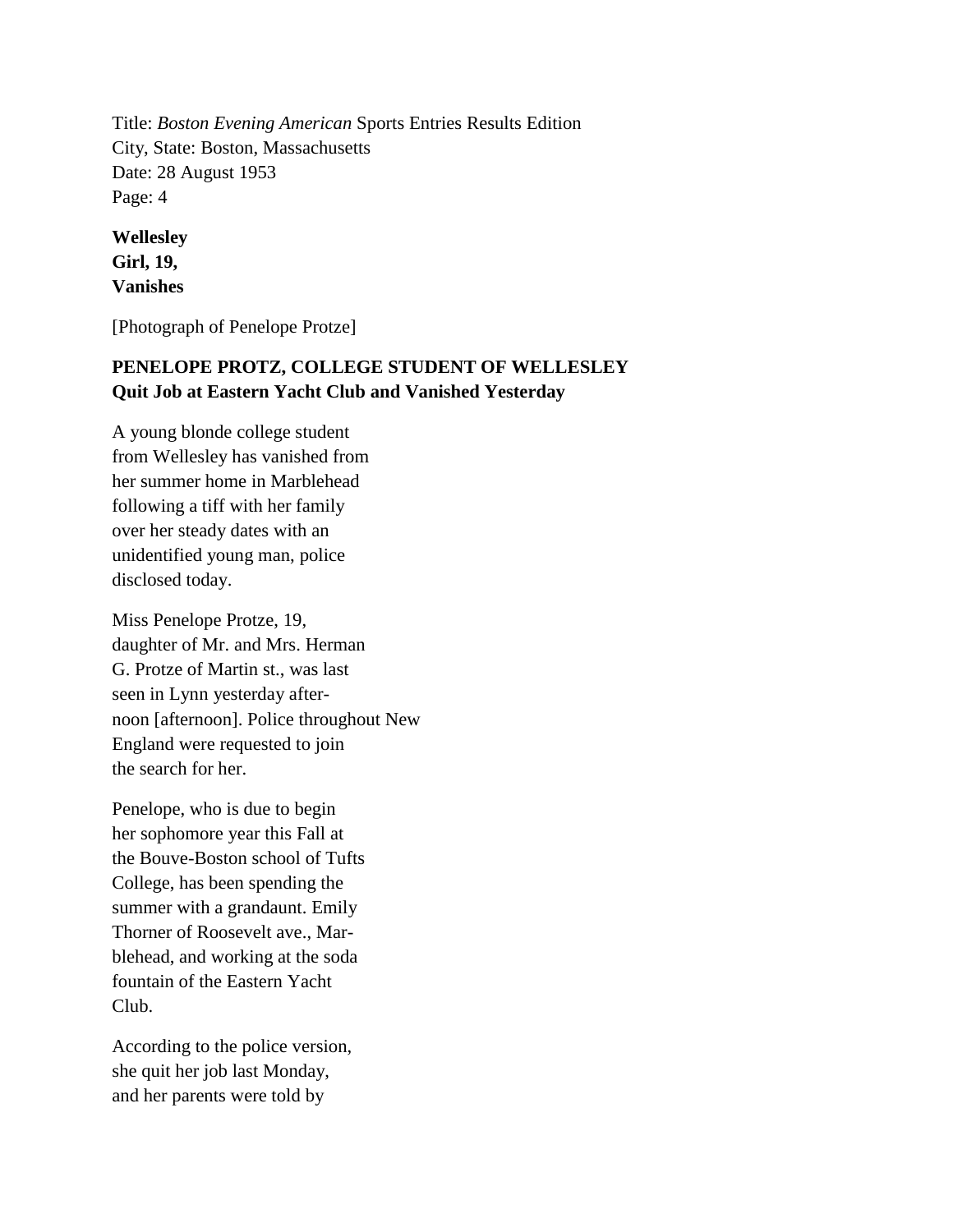Miss Thorner anda friend, Mrs. Benjamin Kidder, that Penelope has been "going steady" with a young man, whose identity was not made public.

The father called her yesterday [yesterday] morning and told her to come home at once, but she retorted [retorted] that she would return after a scheduled date, police said. The mother contacted her by telephone at noon, 2 p.m. and 2:30 p.m., officers said.

The parents drove to the Thorner home and discovered her two packed bags in the house. They learned she had just changed from slacks into a skirt and gone away on her bicycle.

The young man named as her steady name was questioned by police but disclaimed any knowledge [knowledge] of where she might have gone.

About 4:30 p.m., some girls with whom she has been working saw her in Lynn, pedaling her bicycle toward the Revere Beach road.

Her light hair is cut in a long bob. She has olive skin, is about 5 ft. 8 in. tall and weighs about 150. She is wearing a white blouse and tan flare skirt.

Earlier this week Sylvia Plath, 20, a Smith College senior, was found in the basement of her